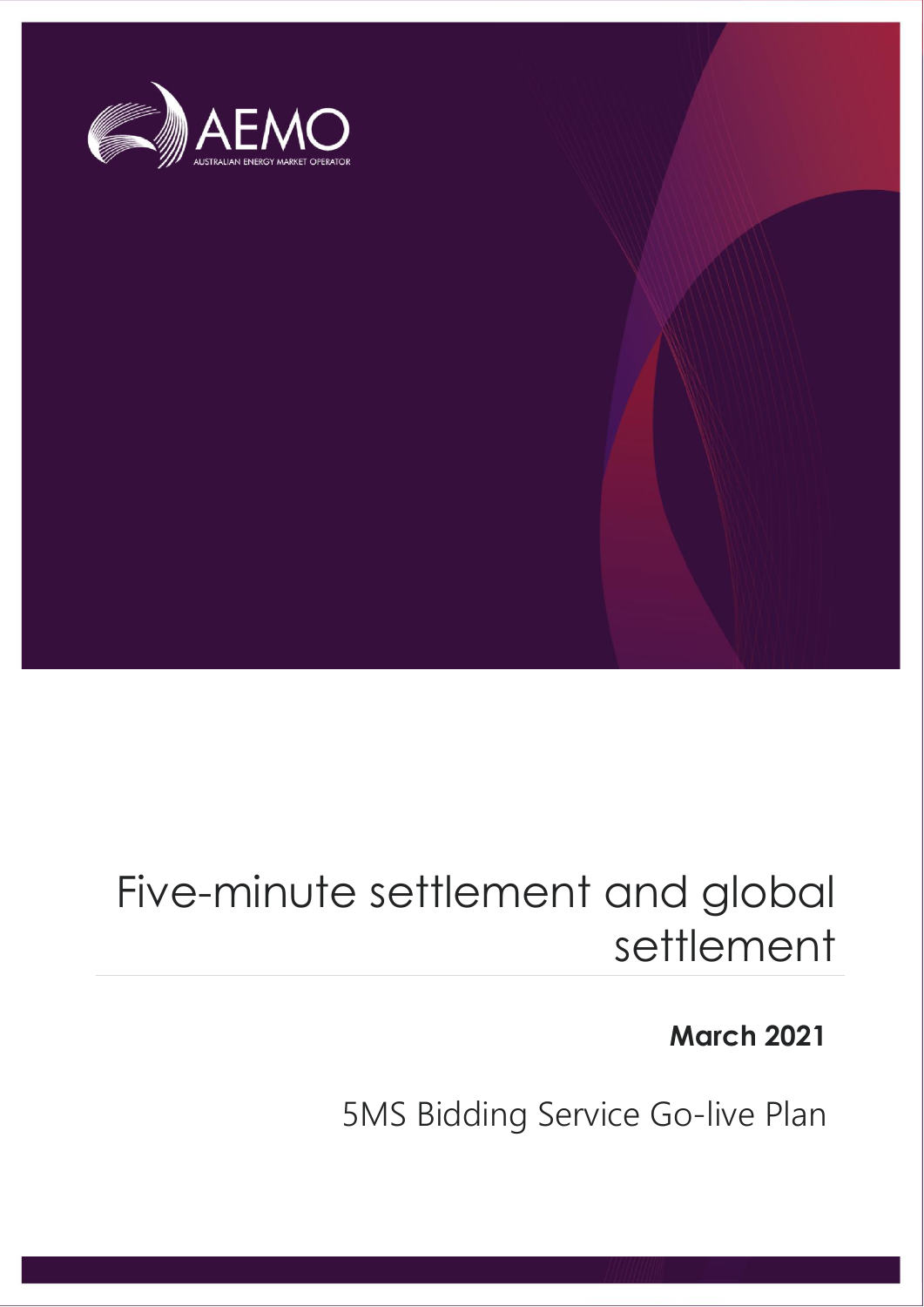# **Important notice**

#### **PURPOSE**

This paper describes the go-live approach with respect to the deployment of the AEMO's 5-minute bidding service.

#### **DISCLAIMER**

This document may be subsequently updated or amended. It is intended to provide general information and guidance, which is only current as at the date of its last publication. It does not constitute legal or business advice, and should not be relied on as a substitute for obtaining detailed advice about the National Electricity Law, the National Electricity Rules, or any other applicable laws, procedures or policies. AEMO has made every reasonable effort to ensure the quality of the information in this document but cannot guarantee its accuracy or completeness.

Accordingly, to the maximum extent permitted by law, AEMO and its officers, employees and consultants involved in the preparation of this document:

- make no representation or warranty, express or implied, as to the currency, accuracy, reliability or completeness of the information in this document; and
- are not liable (whether by reason of negligence or otherwise) for any statements or representations in this document, or any omissions from it, or for any use or reliance on the information in it.

| Version | Release date     | Changes                                                          |
|---------|------------------|------------------------------------------------------------------|
| 0.1     | 08 February 2021 | Draft released to the 5MS/GS Readiness Working Group for comment |
| 1(0)    | 08 March 2021    | Final version                                                    |

#### **VERSION CONTROL**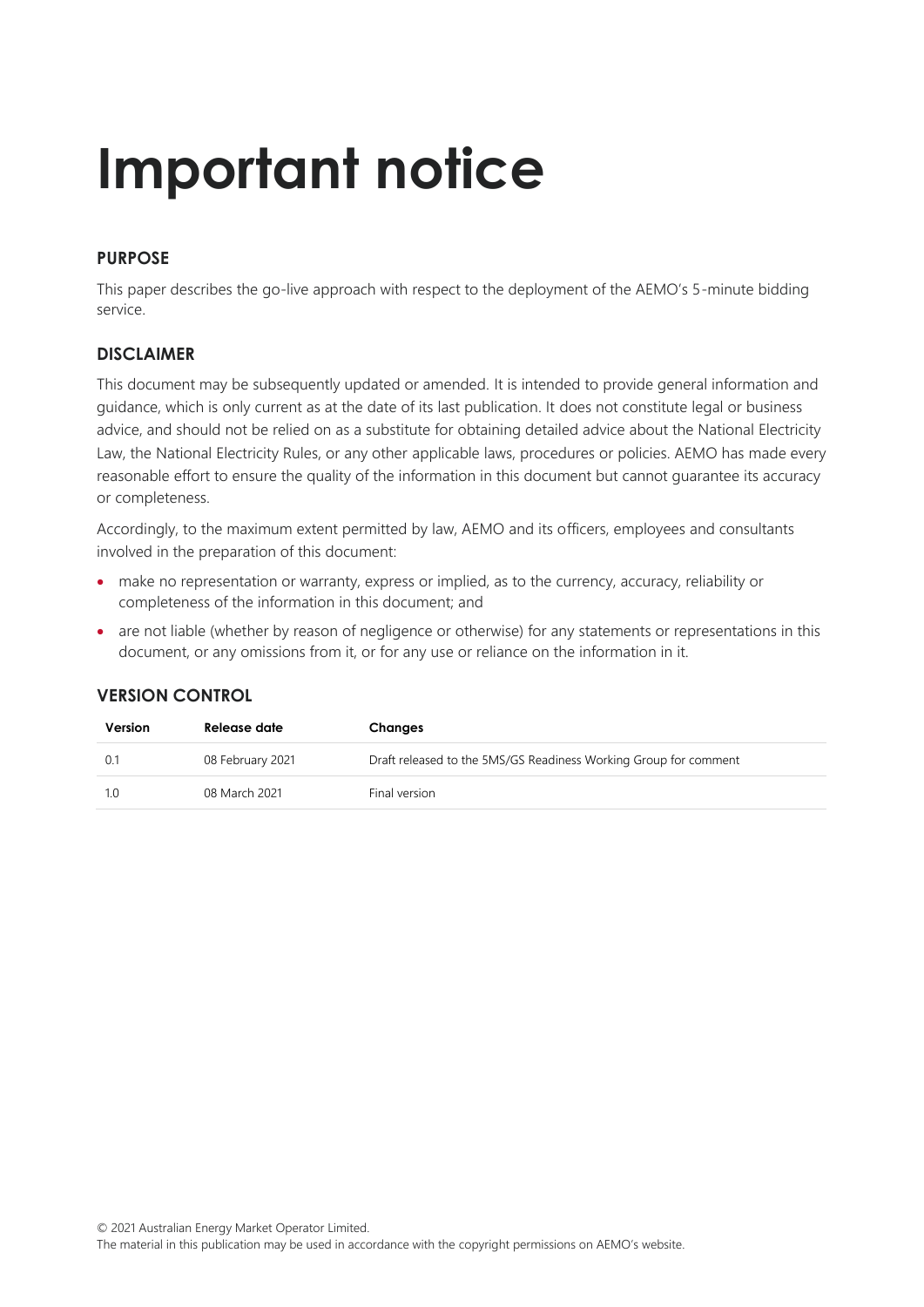# <span id="page-2-0"></span>**Executive summary**

AEMO and National Electricity Market (NEM) participants are currently implementing the five-minute settlement (5MS) and global settlement (GS) market reforms and the implementation program has entered its market readiness phase.

The National Electricity Rules (NER) changes for 5MS and GS have amended or introduced new regulatory obligations on certain NEM participants and AEMO. They require significant updates or changes to market procedures, metering and market and participants' systems at various times. AEMO has a key coordination role, through collaboration with its industry working groups, to ready industry and itself for the various system and market "go-live" dates.

This document describes the go-live approach with respect to the deployment of the AEMO's 5-minute bidding service.

At a high level, the go-live responsibilities are set out below:

- AEMO to independently assess the go-live decision for AEMO's 5-minute bidding service, and notify participants when the 5-minute bidding service is available for use. This is expected on 1pm Market Time 1 April 2021
- Participants to commence using the 5-minute bidding service at any time between go-live and 5MS market commencement on 1 October 2021

Participants are not obliged to commence using the new 5-minute bidding service at go-live on 1 April, and may continue to use the current 30-minute bidding service until 30 September 2021. There will be no disruptions to the current 30-minute bidding service at go-live.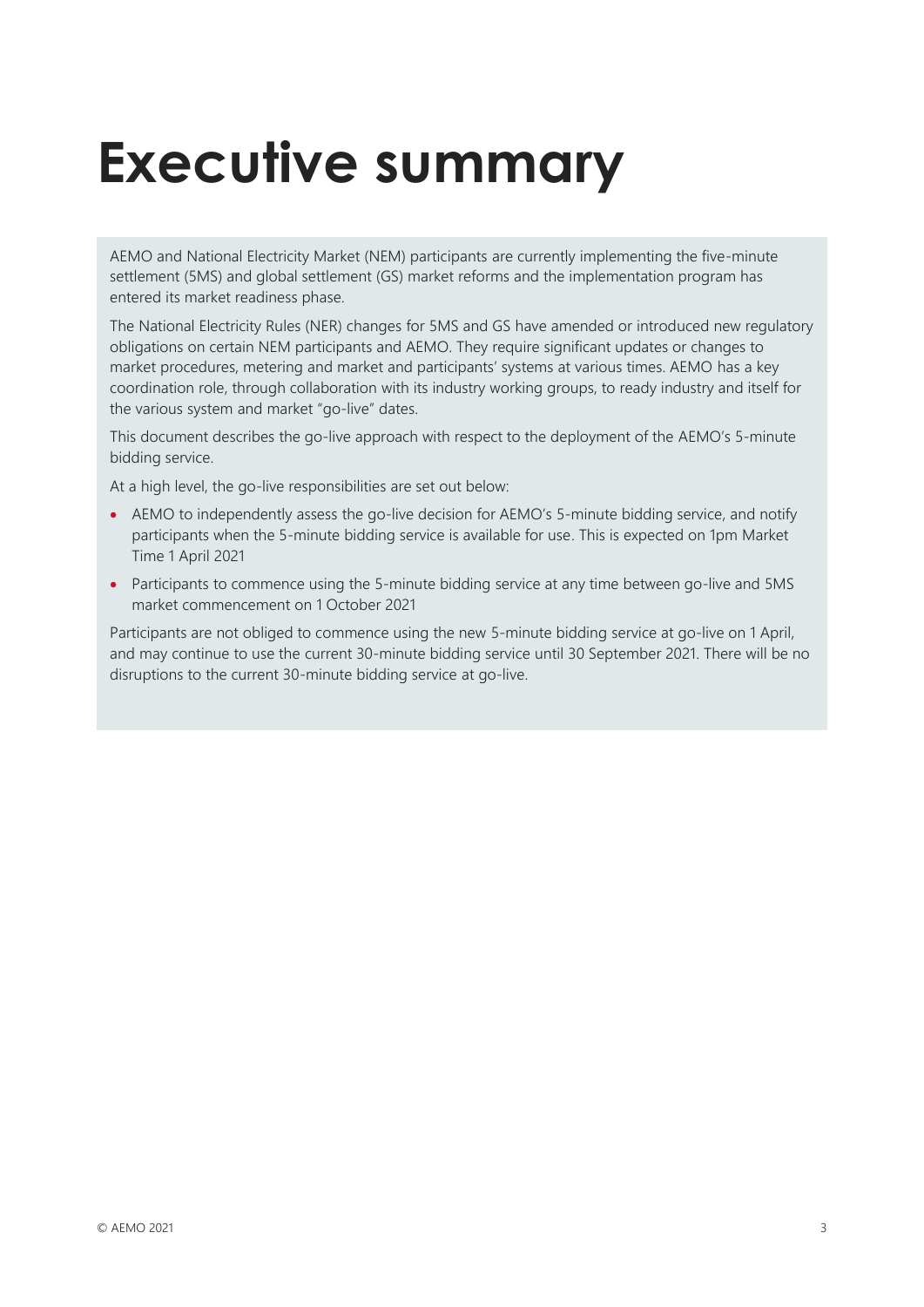## **Contents**

| <b>Executive summary</b>                          |                  |  |
|---------------------------------------------------|------------------|--|
| Introduction                                      | $\boldsymbol{6}$ |  |
| AEMO's 5MS and GS implementation program          | 6                |  |
| <b>5MS Bidding Transition</b>                     | 6                |  |
| <b>5MS Bidding Service Go-live Plan Framework</b> | 8                |  |
| Scope                                             | 8                |  |
| Principles                                        | 8                |  |
| <b>5MS Bidding Service Go-live Plan</b>           | 9                |  |
| Go-live plan                                      | 9                |  |
| Communications                                    | 9                |  |
| <b>Bidding Transition Plan</b>                    | 9                |  |
| Participant Data Model Considerations             | 11               |  |
| Post Go-Live Support                              | 11               |  |
| Contingencies                                     | 12               |  |
| Glossary                                          |                  |  |
|                                                   |                  |  |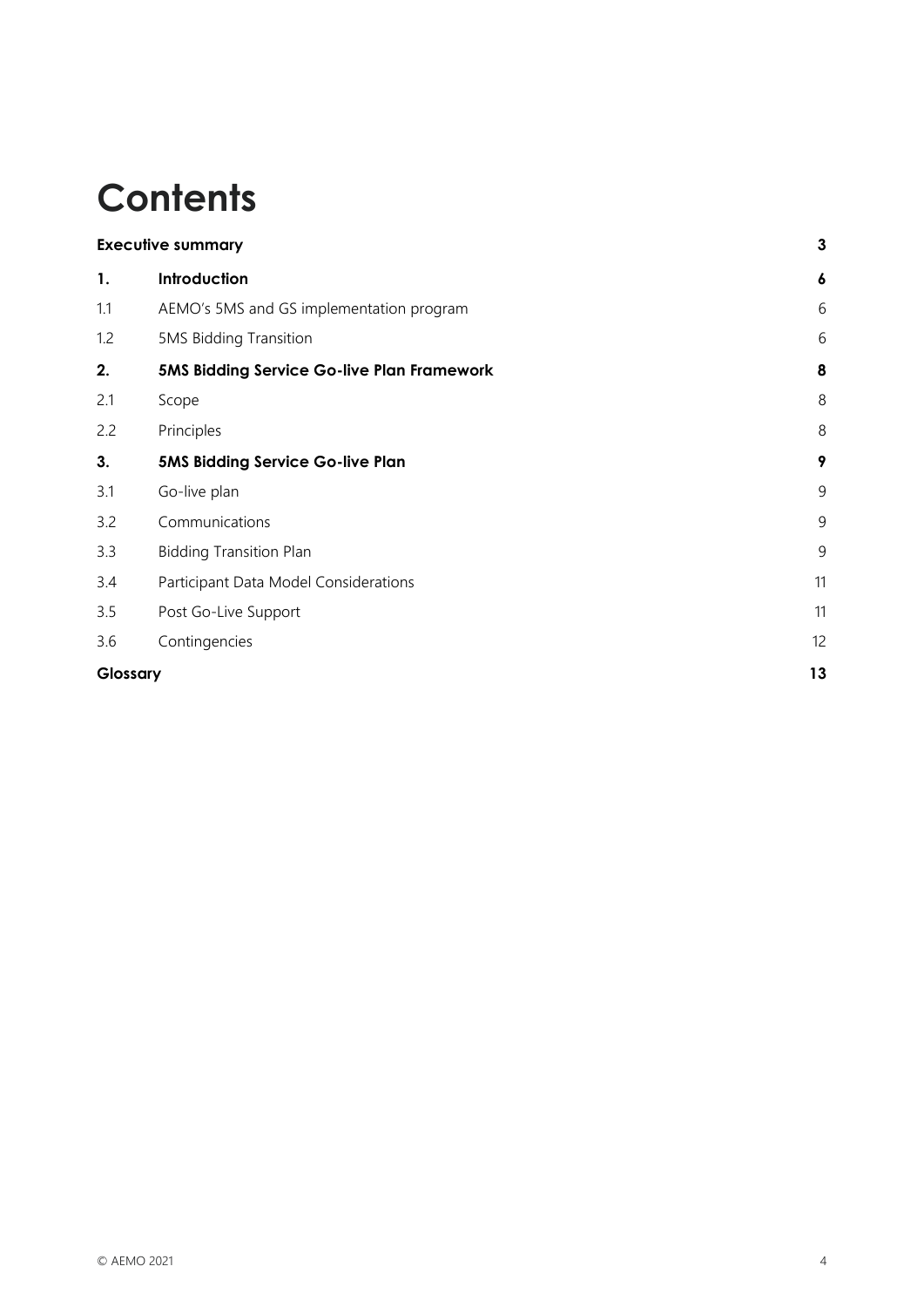## **Tables**

| Table 1 | 5MS bidding service go-live plan development timeline                     |  |
|---------|---------------------------------------------------------------------------|--|
| Table 2 | Contingency Scenario – AEMO's 5-minute bidding service failing to cutover |  |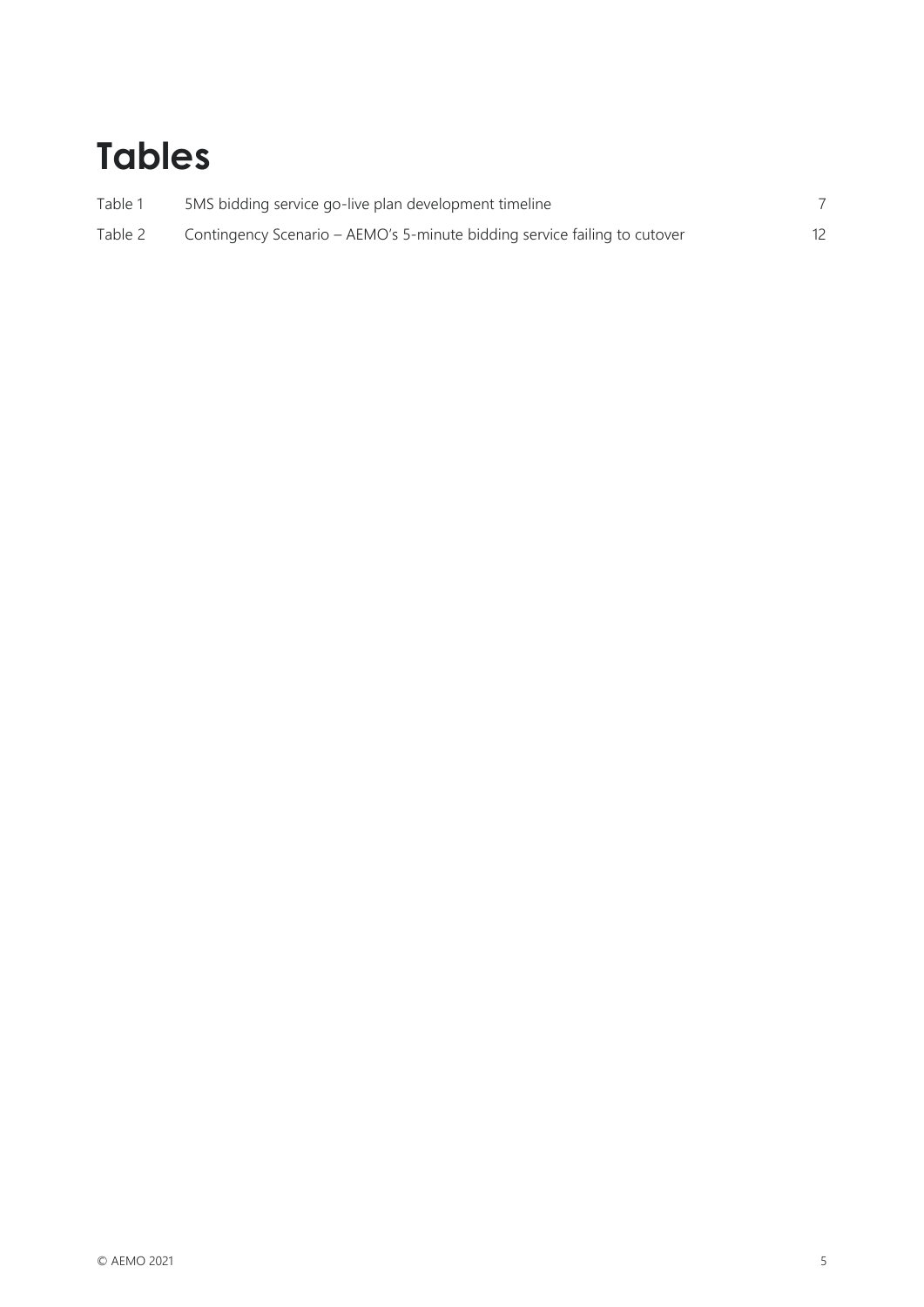# <span id="page-5-0"></span>**1. Introduction**

This chapter explains the Australian Energy Market Operator's (AEMO) five-minute settlement (5MS) and global settlement (GS) implementation program. It then details the purpose and context of the 5MS Bidding service go live plan.

### <span id="page-5-1"></span>1.1 AEMO's 5MS and GS implementation program

The Australian Energy Market Commission (AEMC) made the 5MS rule<sup>1</sup> in November 2017 and AEMO's extensive 5MS implementation program began in early 2018.<sup>2</sup> GS activities were incorporated into the program when the GS rule<sup>3</sup> was made in December 2018 because aligning 5MS and GS implementation activities is intended to minimise costs for AEMO and market participants.

On 9 July 2020, the AEMC determined that the commencement of the 5MS rule and GS rule should be delayed by 3 months, so that they commence on 1 October 2021 and 1 May 2022 respectively. <sup>4</sup>

The program covers the procedural, IT system and market readiness arrangements needed to implement 5MS and GS using the following workstreams:

- Procedures –defines and implements the required changes to market procedures<sup>5</sup>
- Systems designs, develops, tests, and implements changes to AEMO's market systems<sup>6</sup>
- Readiness coordinates, assists and prepares AEMO and participants for the transition to 5MS and GS.<sup>7</sup>

AEMO's 5MS and GS implementation program has entered the market readiness phase of the project. This paper relates only to market readiness.

### <span id="page-5-2"></span>1.2 5MS Bidding Transition

The 5MS bidding transition is described in the 5MS Bidding transition plan.<sup>8</sup>

#### 1.2.1 Document purpose

This document describes the go-live approach with respect to the deployment of the AEMO's 5-minute bidding service.

<sup>1</sup> *National Electricity Amendment (Five minute settlement) Rule 2017 No. 15*, Australian Energy Market Commission, available at: [https://www.aemc.gov.au/rule-changes/five-minute-settlement,](https://www.aemc.gov.au/rule-changes/five-minute-settlement) as further amended by the *National Electricity Amendment (Five minute settlement and global settlement implementation amendments) Rule 2019 No. 7*, available at [https://www.aemc.gov.au/rule-changes/five-minute-settlement-and-global](https://www.aemc.gov.au/rule-changes/five-minute-settlement-and-global-settlement-implementation-amendments)[settlement-implementation-amendments](https://www.aemc.gov.au/rule-changes/five-minute-settlement-and-global-settlement-implementation-amendments)

<sup>&</sup>lt;sup>2</sup> Details of AEMO's 5MS and GS implementation program: <http://aemo.com.au/Electricity/National-Electricity-Market-NEM/Five-Minute-Settlement>

<sup>&</sup>lt;sup>3</sup> National Electricity Amendment (Global settlement and market reconciliation) Rule 2018 No. 14, Australian Energy Market Commission, available at: [https://www.aemc.gov.au/rule-changes/global-settlement-and-market-reconciliation,](https://www.aemc.gov.au/rule-changes/global-settlement-and-market-reconciliation) as further amended by the *National Electricity Amendment (Five minute settlement and global settlement implementation amendments) Rule 2019 No. 7*, op cit.

<sup>4</sup> Details on the delayed implementation of five minute and global settlement[: https://www.aemc.gov.au/rule-changes/delayed-implementation-five-minute](https://www.aemc.gov.au/rule-changes/delayed-implementation-five-minute-and-global-settlement)[and-global-settlement](https://www.aemc.gov.au/rule-changes/delayed-implementation-five-minute-and-global-settlement)

<sup>5</sup> Details of the procedures workstream[: http://aemo.com.au/Electricity/National-Electricity-Market-NEM/Five-Minute-Settlement/Procedures-Workstream](http://aemo.com.au/Electricity/National-Electricity-Market-NEM/Five-Minute-Settlement/Procedures-Workstream)

<sup>6</sup> Details of the systems workstream[: https://aemo.com.au/Electricity/National-Electricity-Market-NEM/Five-Minute-Settlement/Systems-Workstream](https://aemo.com.au/Electricity/National-Electricity-Market-NEM/Five-Minute-Settlement/Systems-Workstream)

<sup>7</sup> Details of the readiness workstream[: https://aemo.com.au/Electricity/National-Electricity-Market-NEM/Five-Minute-Settlement/Readiness-Workstream](https://aemo.com.au/Electricity/National-Electricity-Market-NEM/Five-Minute-Settlement/Readiness-Workstream)

<sup>&</sup>lt;sup>8</sup> For more information on the 5MS bidding transition see: [https://aemo.com.au/en/initiatives/major-programs/nem-five-minute-settlement-program-and](https://aemo.com.au/en/initiatives/major-programs/nem-five-minute-settlement-program-and-global-settlement/readiness-workstream/key-readiness-documents)[global-settlement/readiness-workstream/key-readiness-documents](https://aemo.com.au/en/initiatives/major-programs/nem-five-minute-settlement-program-and-global-settlement/readiness-workstream/key-readiness-documents)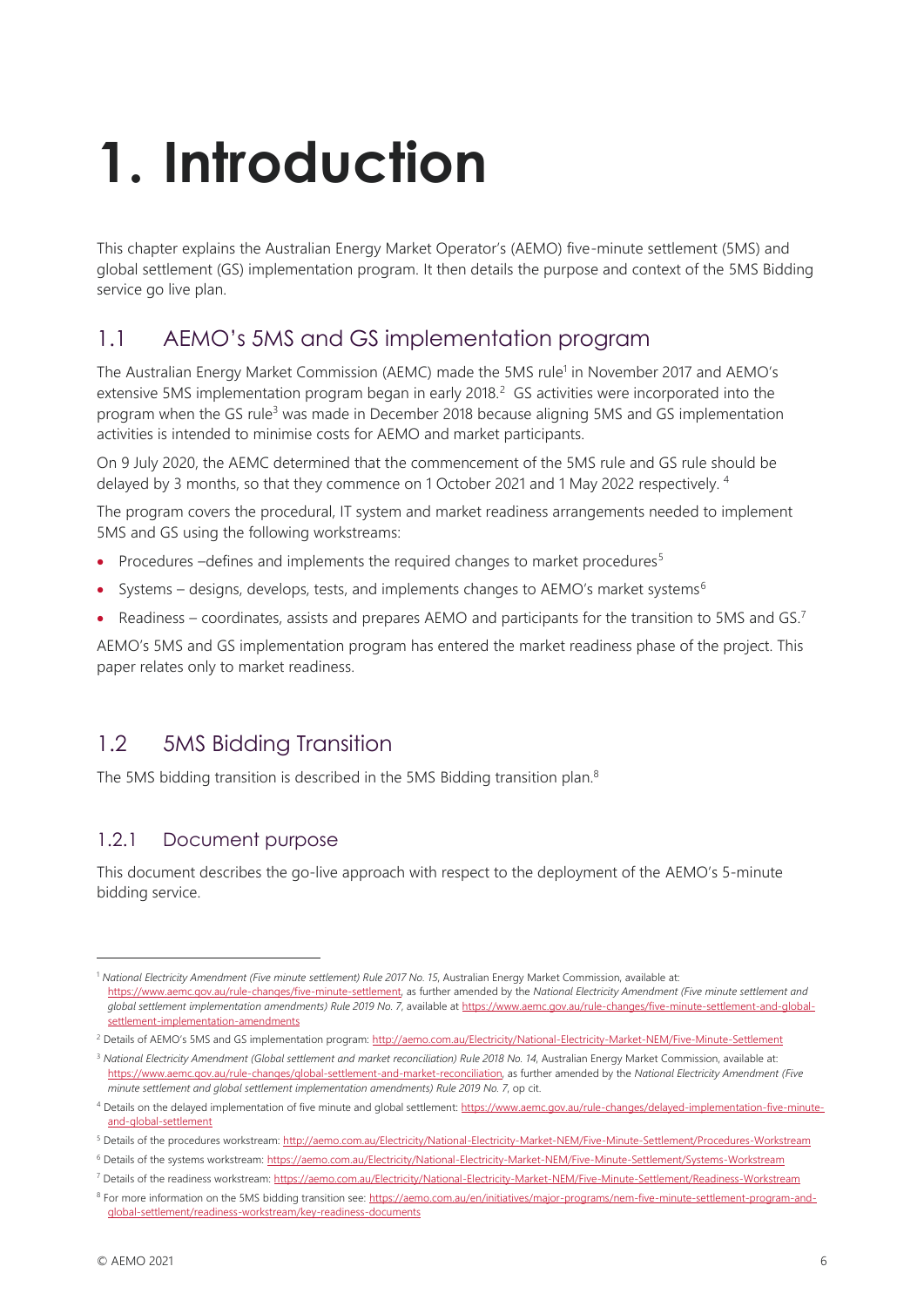### 1.2.2 Development approach

The 5MS Bidding service go-live plan is developed in consultation with industry through the 5MS and GS Readiness Working Group (RWG). Table 1 below illustrates AEMO's engagement approach and timeline for developing the plan.

#### <span id="page-6-0"></span>**Table 1 5MS bidding service go-live plan development timeline**

| <b>Milestone</b>                    | Date             |
|-------------------------------------|------------------|
| Initial engagement with the RWG     | 12 January 2021  |
| Publish draft for industry feedback | 8 February 2021  |
| Deadline for industry feedback      | 22 February 2021 |
| Publish final plan                  | 8 March 2021     |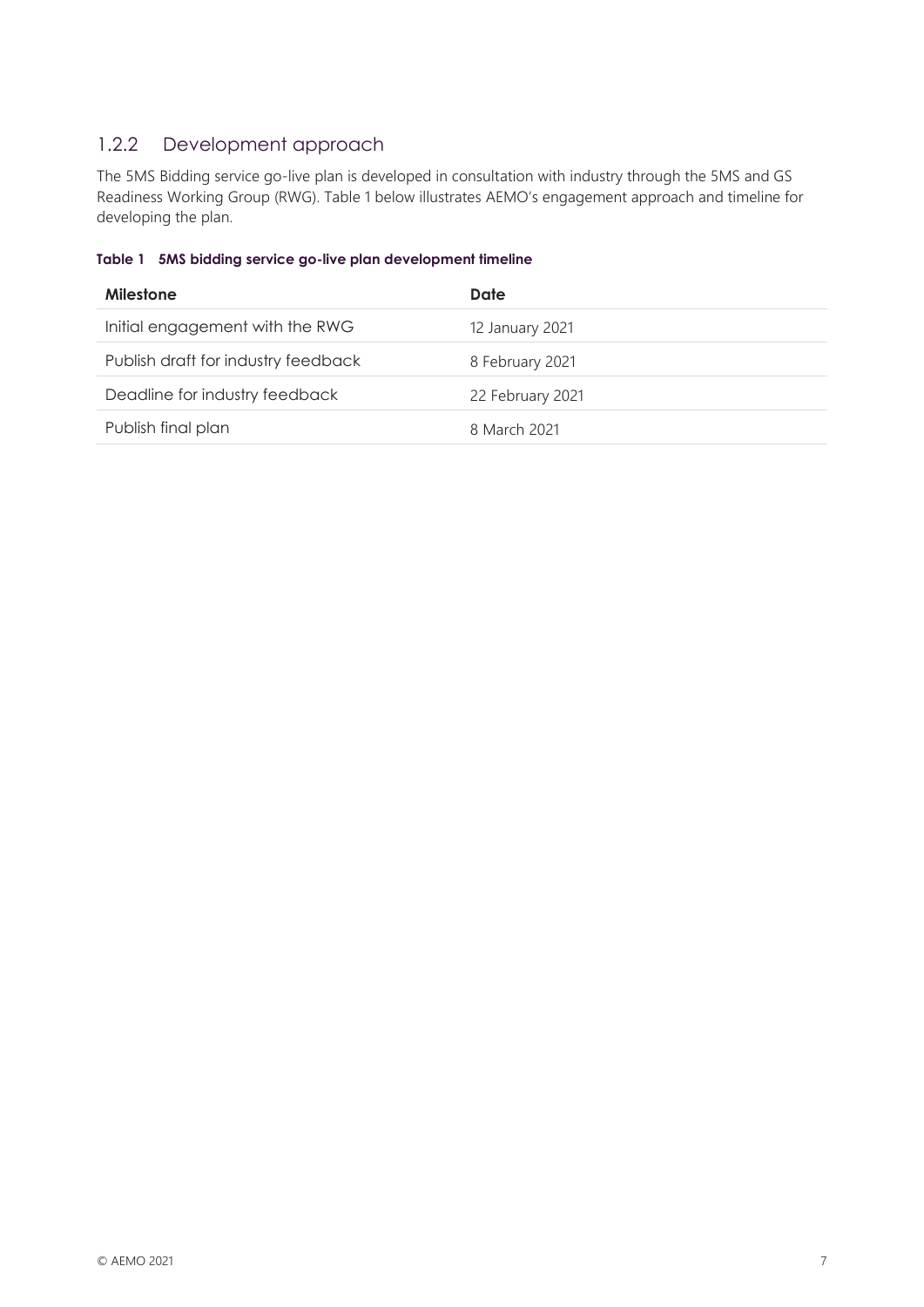# <span id="page-7-0"></span>**2. 5MS Bidding Service Go-live Plan Framework**

### <span id="page-7-1"></span>2.1 Scope

- In scope
	- o Go-live approach, including the go/no-go decision approach and communication mechanism with the industry
	- o Contingency process and notification
	- o Participant Data Model release considerations
- Out of scope
	- o Participant deployment approaches for 5MS bidding capability
	- o Participant roll-back plans

### <span id="page-7-2"></span>2.2 Principles

The Industry transition and go-live strategy principles apply to the 5-minute bidding service go-live. These are:

- 1. Mandated 5MS and GS commencement dates should be met
- 2. NEM operations should be uninterrupted during periods of transition and go-live
- 3. Market system go-lives and 5MS and GS commencement risks should be minimised
- 4. More certainty for participants' project planning should be introduced
- 5. Participants should be provided with implementation flexibility where possible
- 6. Participants and AEMO are responsible for their own transition and go-live planning<sup>9</sup>

In addition, the following principles are specific to the industry bidding platform go-live:

- 1. Impact on participant operations will be minimised to the extent possible
- 2. AEMO to perform the cutover, making capability available prior to Industry participant deployments
- 3. AEMO will independently assess and inform the industry on the go-live decision for AEMO's 5 minute bidding service, and communicate status during the cutover process
- 4. Participants will comply with the cutover plan to facilitate the cutover
- 5. Participants will develop their individual plans that have regard to the key activities and dates set out in the 5MS Bidding service go-live plan and Bidding transition plan
- 6. Must continue to fulfil all regulatory and compliance obligations during the system cutover

<sup>&</sup>lt;sup>9</sup> Full descriptions of each principle are set out in the Industry transition and go-live strategy at[: https://aemo.com.au/Electricity/National-Electricity-Market-](https://aemo.com.au/Electricity/National-Electricity-Market-NEM/Five-Minute-Settlement/Readiness-Workstream/Key-Readiness-Documents)[NEM/Five-Minute-Settlement/Readiness-Workstream/Key-Readiness-Documents](https://aemo.com.au/Electricity/National-Electricity-Market-NEM/Five-Minute-Settlement/Readiness-Workstream/Key-Readiness-Documents)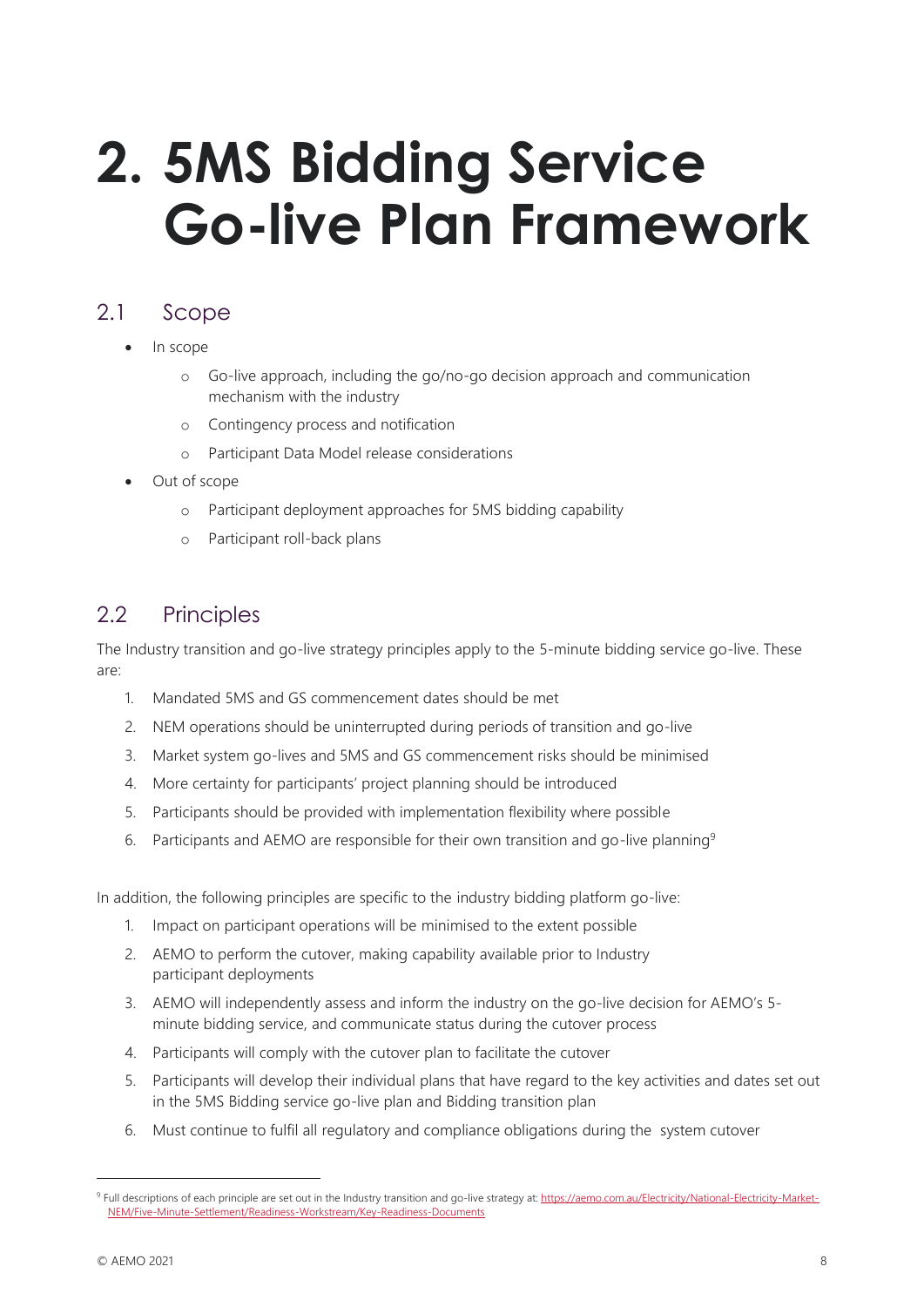# <span id="page-8-0"></span>**3. 5MS Bidding Service Go-live Plan**

### <span id="page-8-1"></span>3.1 Go-live plan

The 5-minute bidding service will be made available to participants on 1 April 2021. The go-live responsibilities are set out below.

- 1. AEMO will be performing all preparatory work for the 5-minute bidding platform go-live.
- 2. AEMO will performing all cutover activities, and will independently assess and inform the industry on the go-live decision on the 5-minute bidding service based on AEMO's assessment of defects identified during industry tests.
- 3. Participants will be kept informed of the cutover process through the AEMO Support Hub Bulletin which will be forwarded to all 5MS working groups from 5MS mailbox.
- 4. At the completion of the cutover, AEMO will inform industry that the 5-minute bidding services is available. This is expected at approximately 1pm Market Time 1 April 2021.
- 5. Participants to commence using the 5-minute bidding service at any time between go-live and 5MS market commencement. Participants are not obliged to commence using the new 5-minute bidding service at go-live on 1 April, and may continue to use the current 30-minute bidding service until 30 September 2021.

The 5-minute bidding service will be available in parallel with the current 30-Minute bidding service. There will be no disruptions to the current 30-minute bidding service.

### <span id="page-8-2"></span>3.2 Communications

Any correspondence regarding the bidding platform go-live will be released through AEMO Support Hub bulletins, and forwarded from the 5MS mailbox. Participants will be informed if there are any changes to the go-live date through the communication mechanisms above.

### <span id="page-8-3"></span>3.3 Bidding Transition Plan

The Bidding transition plan provides coordinated guidance for AEMO and participants on the transition to 5 minute bidding. Figure 1 illustrates the overall approach to the industry transition to 5-minute bidding. The full plan is published separately as a written report and spreadsheet<sup>10</sup>. The 5MS Bidding service go-live plan describes the deployment of bidding transition arrangements in the production environment on 1 April 2021.

<sup>10</sup> For more information on the 5MS bidding transition see[: https://aemo.com.au/en/initiatives/major-programs/nem-five-minute-settlement-program-and](https://aemo.com.au/en/initiatives/major-programs/nem-five-minute-settlement-program-and-global-settlement/readiness-workstream/key-readiness-documents)[global-settlement/readiness-workstream/key-readiness-documents](https://aemo.com.au/en/initiatives/major-programs/nem-five-minute-settlement-program-and-global-settlement/readiness-workstream/key-readiness-documents)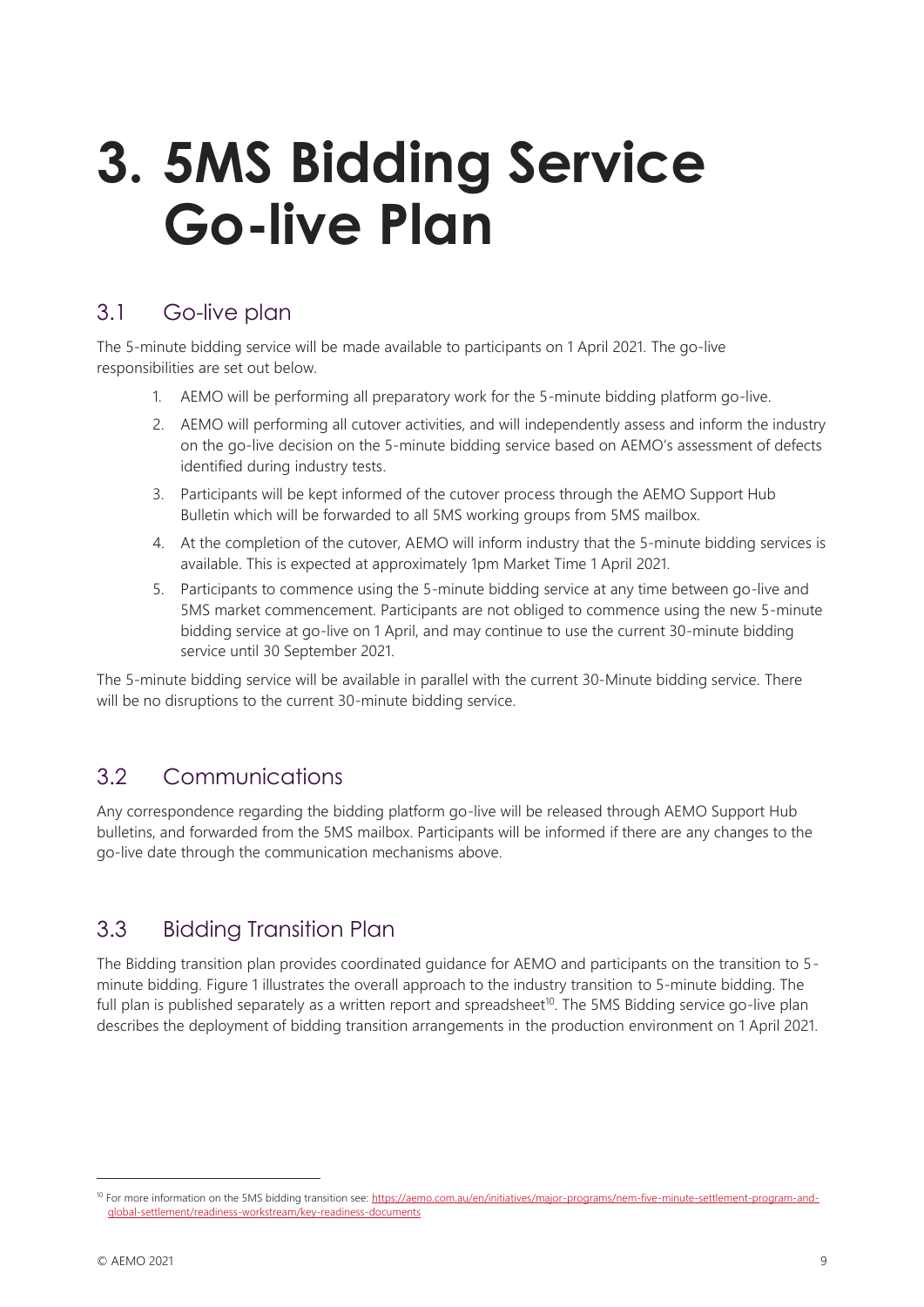



#### LEGEND

| <b>LEGACY</b>                                                            | <b>BIDDING TRANSITION</b>                                                                                                                                                                                                                                                           | <b>5MS RULE</b>                                                                                                                |
|--------------------------------------------------------------------------|-------------------------------------------------------------------------------------------------------------------------------------------------------------------------------------------------------------------------------------------------------------------------------------|--------------------------------------------------------------------------------------------------------------------------------|
| 30-minute bidding only via:<br>$\cdot$ FTP (txt)<br>Web Bidding (Legacy) | 30-minute bidding via:<br>$\cdot$ FTP (txt)<br>• Web Bidding (Legacy)<br>5-minute bidding* via:<br>• FTP (JSON)<br>• Web Bidding (5MS)<br>$-$ API<br>*Each 5-minute bid within each half hour<br>must be identical, giving the same effect as<br>the submission of a 30-minute bid. | 5-minute bidding* only via:<br>$\cdot$ FTP (JSON)<br>Web Bidding<br>API<br>٠<br>*30-minute bid emulation<br>restriction lifted |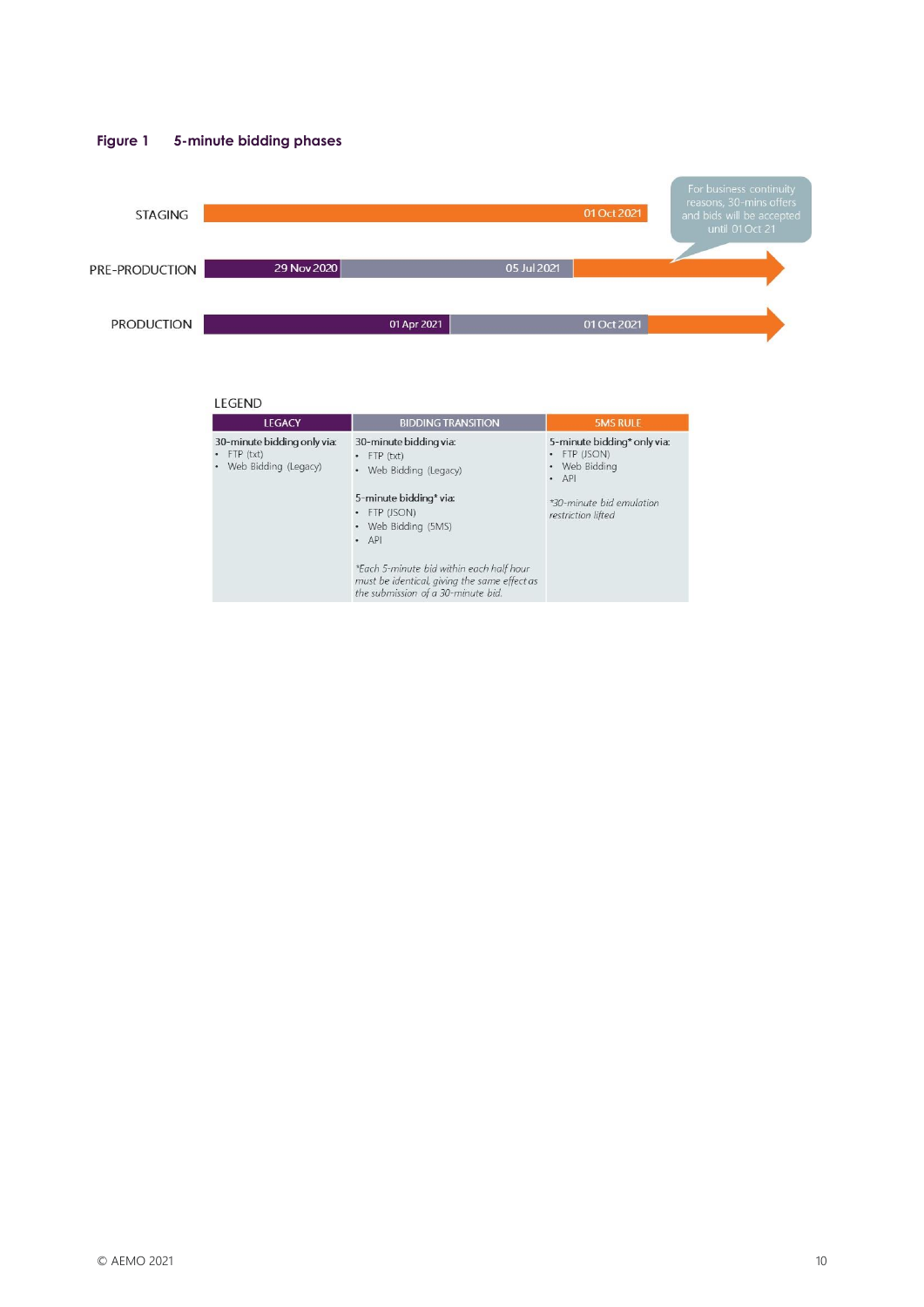## <span id="page-10-0"></span>3.4 Participant Data Model Considerations

Participants that wish to commence using the 5-minute bidding service will have to update to version 5.00 of the EMMS data model<sup>11</sup>. No action is required if participants are continuing to submit bids in the current 30minute format.

### <span id="page-10-1"></span>3.5 Post Go-Live Support

AEMO will providing support to the industry post go-live through Support Hub. The AEMO business, IT SMEs and 5MS project teams will be available through this channel. Participants should log issues via AEMO Support Hub to ensure that issues are escalated in a timely manner to the right team within AEMO.

Participants that require support from AEMO when they transition their own systems are encouraged to inform AEMO as early as possible to ensure an adequate level of support is provided, and to the extent possible schedule those deployments during normal working hours. Where this is not feasible to provide 72 hours of notice to enable after hours support teams to be aware of potential support requirements.

Existing support communication channels will be utilised for market communications in the post go-live period. IT system notifications will continue through the AEMO Support Hub.

Participants not already receiving Support Hub bulletins may register at[: https://www.aemo.com.au/subscribe](https://www.aemo.com.au/subscribe)

The AEMO 5MS program may also organise post-go-live open Q&A sessions if required.

<sup>11</sup> For more information on the latest data model see: [https://aemo.com.au/initiatives/major-programs/nem-five-minute-settlement-program-and-global](https://aemo.com.au/initiatives/major-programs/nem-five-minute-settlement-program-and-global-settlement/systems-workstream/systems-technical-documents)[settlement/systems-workstream/systems-technical-documents](https://aemo.com.au/initiatives/major-programs/nem-five-minute-settlement-program-and-global-settlement/systems-workstream/systems-technical-documents)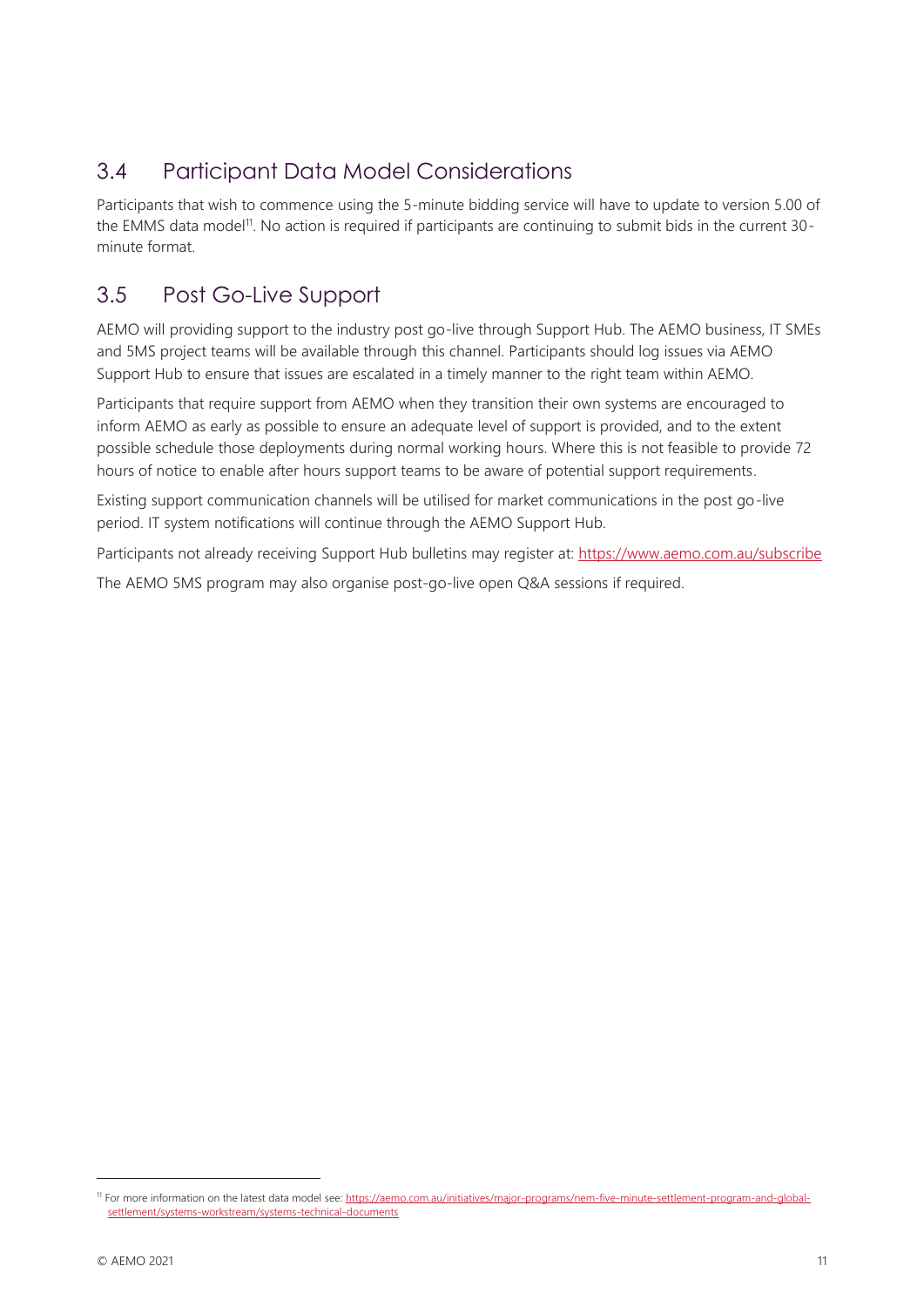### 3.6 Contingencies

The scenario of AEMO's 5-minute bidding service failing to go-live on the scheduled date is documented in the Industry Readiness Contingency Plan spreadsheet under the scenario ID 'C12'.<sup>12</sup> Table 2 below is an extract of scenario 'C12'.

In the event AEMO's 5-minute bidding service fails to go-live on the scheduled date, AEMO will investigate any issues and inform the industry of a new go-live date. No disruption to existing bidding processes is expected and participants will be able to continue submitting bids through the existing 30-minute bidding service.

**Table 2 Contingency Scenario – AEMO's 5-minute bidding service failing to cutover**

<span id="page-11-0"></span>

| Industry<br><b>Risk Ref</b> | Contingen<br><b>CY</b><br><b>Scenario</b>                              | <b>Scenario</b><br><b>Description</b>                                                                                                         | <b>Priority</b><br>(H/M/L) | Likelihood<br>(H/M/L) | <b>Impacted</b><br><b>Stakeholders</b> | <b>Triggers</b>                                                                         | Monitoring<br><b>Mechanism</b> | Response                                                                                                                                                                                                                                                                                                                                                                     |
|-----------------------------|------------------------------------------------------------------------|-----------------------------------------------------------------------------------------------------------------------------------------------|----------------------------|-----------------------|----------------------------------------|-----------------------------------------------------------------------------------------|--------------------------------|------------------------------------------------------------------------------------------------------------------------------------------------------------------------------------------------------------------------------------------------------------------------------------------------------------------------------------------------------------------------------|
| <b>R20</b>                  | $C12 - AEMO$<br>Bidding and<br>dispatch<br>platform<br>cutover failure | Cutover<br>process and<br>production<br>validations not<br>successfully<br>completed for<br>bidding and<br>dispatch<br>platform<br>deployment | H                          |                       | AEMO,<br>Impacted<br>Participants      | AEMO advises<br>that the<br>relevant<br>milestone will<br>not be<br>achieved on<br>time | Cutover plan                   | - Perform impact assessment and<br>recommend preferred response<br>e.g. alternative timings,<br>assessment needs to consider<br>materiality and duration of the<br>delay and flow on consequences<br>to the critical mass of participants<br>being able to meet minimum<br>criteria for 5MS/GS<br>commencements and broader<br>market.<br>- Allow adequate time for testing. |

<span id="page-11-1"></span><sup>12</sup>

The Industry Readiness Contingency Plan consists of a written document and a spreadsheet. For more information see: [https://aemo.com.au/initiatives/major-programs/nem-five-minute-settlement-program-and-global](https://aemo.com.au/initiatives/major-programs/nem-five-minute-settlement-program-and-global-settlement/industry-working-groups-and-readiness/industry-readiness-strategy)[settlement/industry-working-groups-and-readiness/industry-readiness-strategy](https://aemo.com.au/initiatives/major-programs/nem-five-minute-settlement-program-and-global-settlement/industry-working-groups-and-readiness/industry-readiness-strategy)